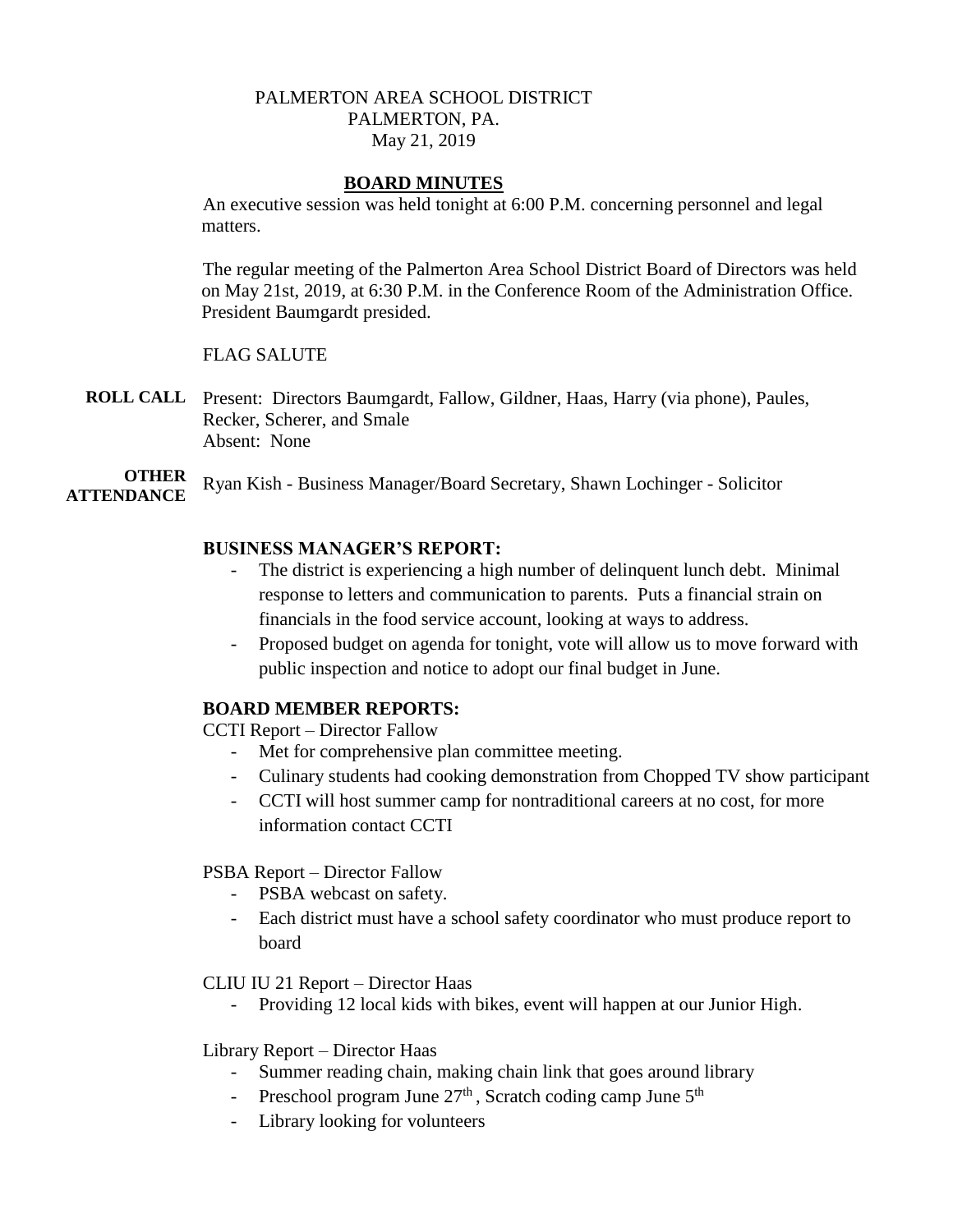**APPROVED CONSENT AGENDA** Director Gildner moved, seconded by Director Smale, to approve the attached consent agenda.

> Aye Votes: All Directors Present. Nay Votes: None. Motion Carried.

# **CONSENT AGENDA**

| <b>MINUTES</b>                                           | Approved the minutes from April 16, 2019 meeting and Facility Committee Minutes                                                                                                        |
|----------------------------------------------------------|----------------------------------------------------------------------------------------------------------------------------------------------------------------------------------------|
| <b>FINANCIAL</b><br><b>REPORTS</b>                       | Approved the financial reports: Treasurer's Report, Accounts Payable                                                                                                                   |
| <b>PEDIATRIC</b><br><b>THERAPUTIC</b><br><b>CONTRACT</b> | Approved the Therapy Services Contract with Pediatric Therapeutic Services for the<br>2019-2020 school year. (as submitted)                                                            |
|                                                          | Authorize the Business Manager to sign the Services and Fees Estimate from The<br>Retirement Advantage for services related to the GASB 75 valuation for the fiscal years              |
| <b>GASB75</b><br><b>AGREEMENT</b>                        | ending 6/30/2020 and 6/30/2021 in the amount of \$3,470.                                                                                                                               |
| <b>TUITION</b><br><b>REIMBURS-</b>                       | Approved the attached tuition reimbursement.                                                                                                                                           |
| <b>MENT</b>                                              | Approved Thomas McLaughlin as substitute Superintendent for the remainder of the                                                                                                       |
| <b>SUBSITUTE</b><br><b>SUPERINTEN-</b><br><b>DENT</b>    | 2018-2019 school year, retroactive to May $6th$ , 2019, with an additional stipend of<br>\$136.45 per day.                                                                             |
| <b>SUMMER</b><br><b>EMPLOYEES</b>                        | Approved the following summer employees at the rate of \$7.25/hour, 28 hours/week,<br>effective Monday, June 17, 2019 and will end on Thursday, August 22, 2019<br>1. Egan Bellesfield |
|                                                          | 2. Jacob Green<br>3.<br>John Iles                                                                                                                                                      |
|                                                          | 4. Lauren Markley                                                                                                                                                                      |
|                                                          | 5. Eric Schafer                                                                                                                                                                        |
|                                                          | 6. Jenna Thornton                                                                                                                                                                      |
|                                                          | 7. Kayla Thornton<br>8. Israel Valentin                                                                                                                                                |
| <b>SUB IA</b>                                            | Approved Janet Sager as a substitute Instructional Assistant, effective May 22, 2019                                                                                                   |
| <b>CAFÉ</b><br><b>RESIGNATION</b>                        | Approved the resignation of Kristin Anglemyer, cafeteria employee, effective May 3,<br>2019                                                                                            |
| <b>GOUNDS-</b><br><b>KEEPER</b>                          | Approved Troy Rocco as groundskeeper, at the salary of \$46,010 (as per PAESPA<br>contract), effective July 1, 2019.                                                                   |
| <b>SUB LIST</b><br><b>REMOVAL</b>                        | Approved the removal of the following teachers from our substitute teacher list:<br>1. Christina Bradley                                                                               |
|                                                          |                                                                                                                                                                                        |

2. Sarah Fink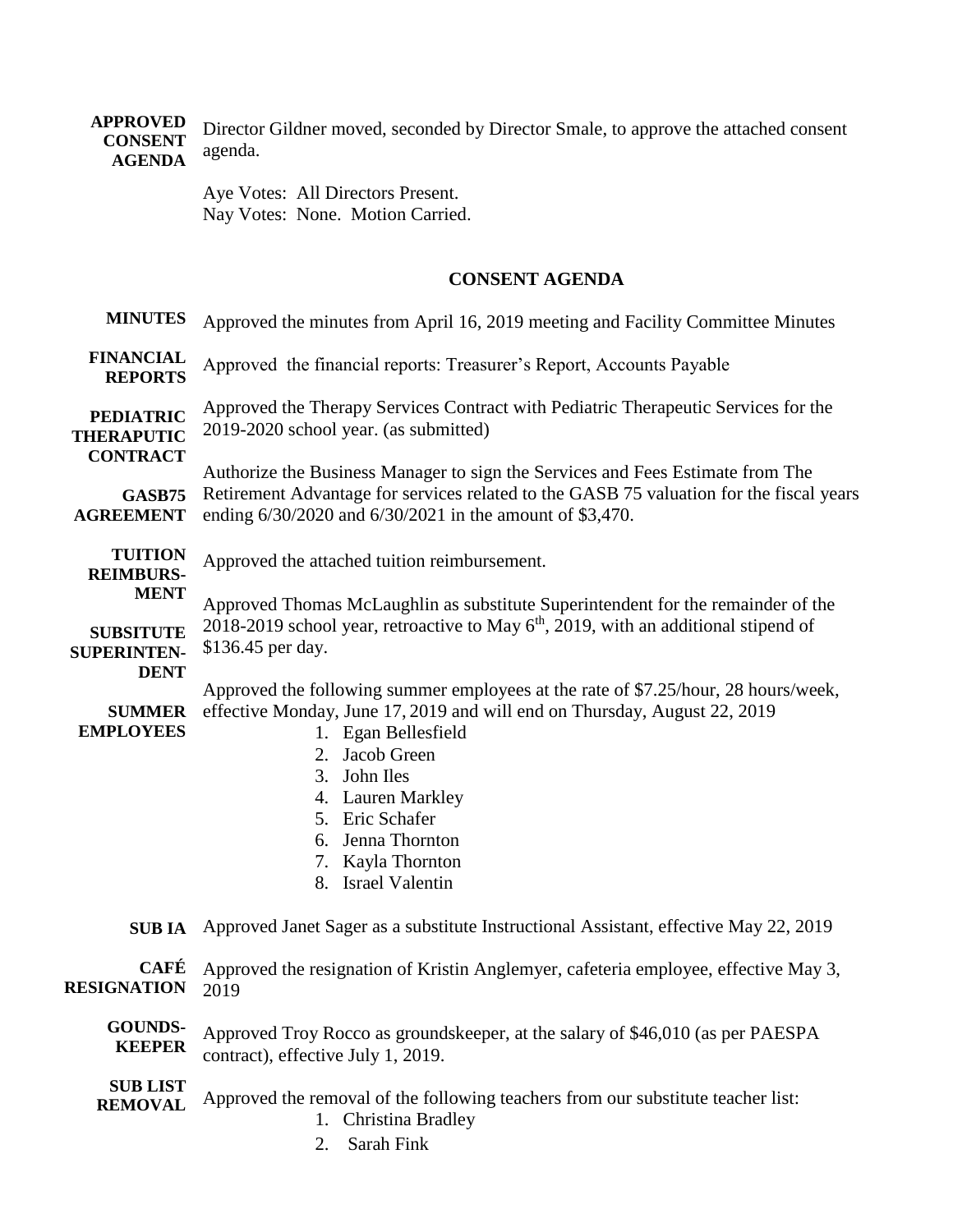- 3. Ashley Gutzeit
- 4. Ann Quinn-May
- 5. Kasi Poherence
- 6. Linda Vella
- 7. Abby Ward
- 8. Ryan Wentz
- 9. Heather Werner.

**IA/SECRETARY LIST REMOVAL** Approved the removal of the following Instructional Assistants/Secretaries from our substitute list:

- 1. Kathleen Aurora
- 2. Billie Jo Moyer
- **MENTOR** Approved Tammy Hoffman as a mentor for Amanda Sechrist.

**TENURED**  Approved tenure status for the following teachers who have attained 3 years of satisfactory service in the Palmerton Area School District:

- 1. Kayla Creed
- 2. Shanna O'Gurek
- 3. Justin Petersen
- 4. Laura Thomas, School Nurse

**SPRING DAY VOLUNTEERS** Palmerton Area HS: Approved the following short-term volunteers for Spring Day, Friday May 31st at

- 1. Carlene Andress
- 2. Marge Beahm
- 3. Tiffani Christman
- 4. Jamie Drake
- 5. Valerie Heimbach
- 6. Mary Jo King
- 7. Nicole Lombardi
- 8. Melissa Martinez
- 9. April Mujevic
- 10. Danielle Paules
- 11. Tammy Recker
- 12. Sheila Reis
- 13. Erin Snyder
- 14. Jenny Serfass

#### **MS FOOTBALL RESIGNATION** Accepted the resignation of Jericho Burger from his position as MS football coach effective immediately.

- **ASST SOFTBALL RESIGNATION** Accepted the resignation of Charles Kistler from the position of Asst. Softball Coach, effective April 26, 2019.
- **GIRLS SOCCER COACHES** Approved David O'Brien and Lyndsey Heinrich as ½ Asst. Girls' Soccer Coaches for the 2019-2020 School Year at the rate of \$1,331 each.
- **TRANSPERFECT AGREEMENT** Approved the Agreement for TransPerfect Remote Interpreters Products & Services with CLIU21. (as submitted)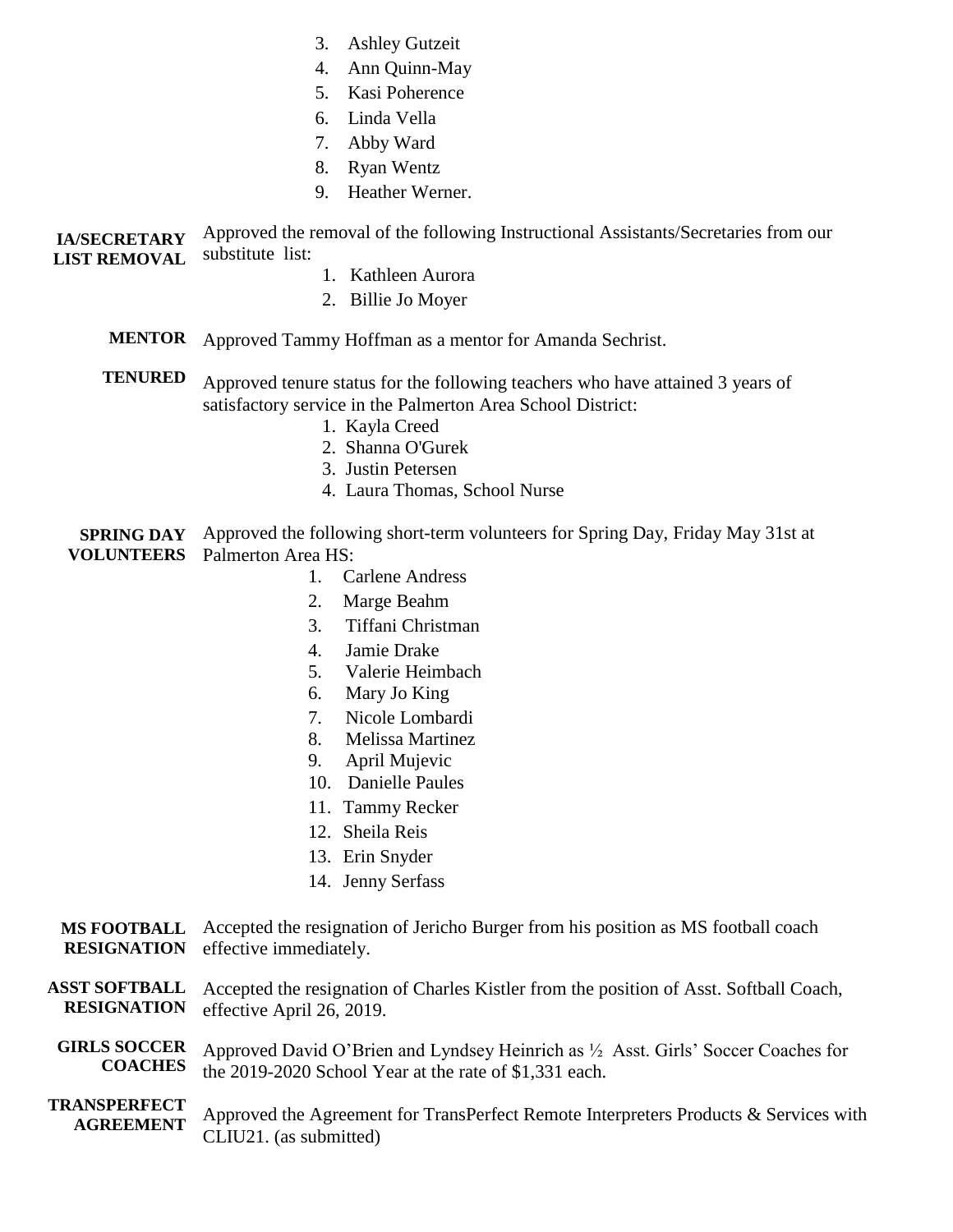| <b>INTERPRETING</b>                                   | Approved the Interpreting Contract with Anne Koch, as submitted.                                                                                                                                                                                                           |
|-------------------------------------------------------|----------------------------------------------------------------------------------------------------------------------------------------------------------------------------------------------------------------------------------------------------------------------------|
| <b>CONTRACT</b>                                       | Approved the following 2019-2020 handbooks:                                                                                                                                                                                                                                |
| <b>HANDBOOKS</b>                                      | Parkside Education Center Parent/Student Handbook                                                                                                                                                                                                                          |
|                                                       | S.S. Palmer Parent/Student Handbook                                                                                                                                                                                                                                        |
|                                                       | <b>PAJH Student Handbook</b>                                                                                                                                                                                                                                               |
|                                                       | <b>Towamensing Parent/Student Handbook</b>                                                                                                                                                                                                                                 |
| <b>DONATIONS</b>                                      | Accepted a donation of \$420.96 from Aetna Foundation Inc.                                                                                                                                                                                                                 |
|                                                       | Accepted a donation of \$500.00 from American Heart Association to be earmarked for<br>purchasing phys ed equipment for Parkside and SS Palmer Elementary Schools.                                                                                                         |
| <b>FOOD SERVICE</b><br><b>CONTRACT</b>                | Approved the food service contract renewal with Metz Culinary for the 2019-20 school<br>year.                                                                                                                                                                              |
| <b>CSIU</b><br><b>AGREEMENT</b>                       | Approved the 2019-20 Central Susquehanna Intermediate Unit Computer Service Rates<br>based on student enrollment at an estimated cost of \$23,000. This provides for the<br>districts fund accounting software, payroll and personnel software, and inventory<br>software. |
| <b>YOUTH</b><br><b>SERVICES</b><br><b>AGREEMENT</b>   | Approved contract with Youth Services Agency Barn Nature Center in the amount of<br>\$300.00 for a live animal presentation at the high school retroactive to April 25, 2019.                                                                                              |
| <b>SHOP</b><br><b>SPECIALTIES</b><br><b>AGREEMENT</b> | Approved the 2019-20 contract with Shop Specialties Inc for the annual shop machinery<br>maintenance agreement at a cost of \$1,450.00 plus any repair parts required throughout<br>the school year.                                                                       |
| <b>STROUDSMOOR</b><br><b>CONTRACT</b>                 | Approved the Event Contract with Stroudsmoor for the Class of 2020 prom on May 1,<br>2020.                                                                                                                                                                                 |
|                                                       | <b>END OF CONSENT AGENDA</b>                                                                                                                                                                                                                                               |
| <b>BUDGET</b><br><b>TRANSFERS</b><br><b>APPROVED</b>  | Director Haas moved, seconded by Director Gildner, to approve the enclosed budget<br>transfers.                                                                                                                                                                            |
|                                                       | Aye Votes: All Directors Present.<br>Nay Votes: None. Motion Carried.                                                                                                                                                                                                      |
| <b>MOTIONS</b><br><b>REMOVED</b><br><b>FROM TABLE</b> | Director Recker moved, seconding by Director Smale, to take motions C through K off<br>the table.                                                                                                                                                                          |
|                                                       | Aye Votes: All Directors Present.<br>Nay Votes: None. Motion Carried.                                                                                                                                                                                                      |
|                                                       | Tim Sisock from Barry Isett and Associates was present to answer questions pertaining<br>to the following motions with change orders.                                                                                                                                      |
| <b>CHANGE</b><br><b>ORDERS</b><br><b>APPROVED</b>     | Director Recker moved, seconded by Director Scherer, to approve Change Order<br>Number 008, Penn Builders, Inc. The contract sum will be increased by this change<br>order in the amount of \$11,009.45.                                                                   |

Aye Votes: Directors Baumgardt, Fallow, Gildner, Haas, Harry, Recker, Scherer, and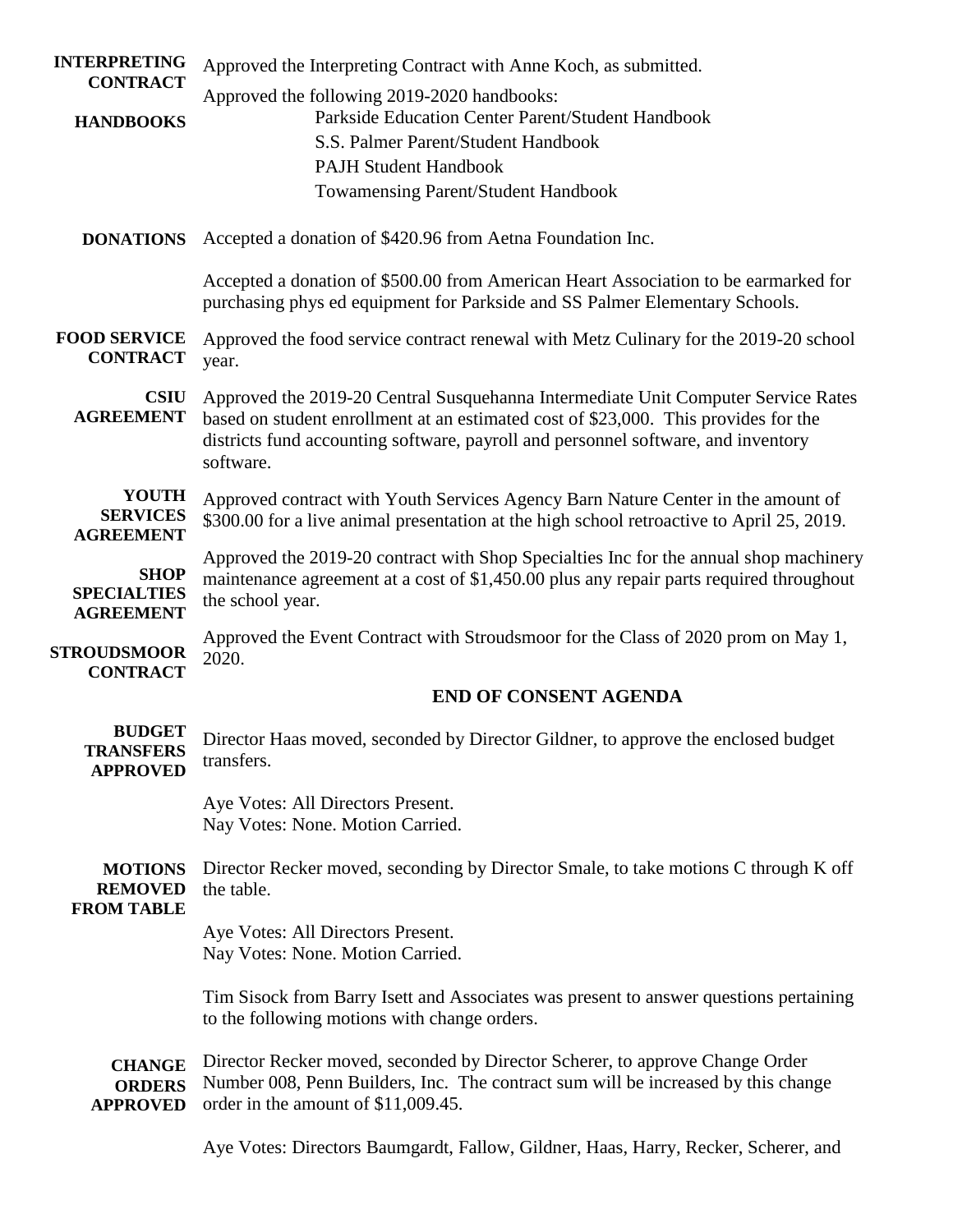Smale Nay Votes: Director Paules. Motion Carried.

Director Haas moved, seconded by Director Smale, to approve Change Order Number 009, Penn Builders, Inc. The contract sum will be increased by this change order in the amount of \$20,363.87.

Aye Votes: Directors Baumgardt, Fallow, Gildner, Haas, Harry, Recker, Scherer, and Smale

Nay Votes: Director Paules. Motion Carried.

Director Scherer moved, seconded by Director Recker, to approve Change Order Number 010, Penn Builders, Inc. The contract sum will be increased by this change order in the amount of \$16,937.99.

Aye Votes: Directors Baumgardt, Fallow, Gildner, Haas, Harry, Recker, Scherer, and Smale

Nay Votes: Director Paules. Motion Carried.

Director Scherer moved, seconded by Director Fallow, to approve Change Order Number 005R, Myco Mechanical. The contract sum will be increased by this change order in the amount of \$17,865.12.

Aye Votes: All Directors Present. Nay Votes: None. Motion Carried.

Director Scherer moved, seconded by Director Baumgardt, to approve Change Order Number 006rev, Myco Mechanical. The contract sum will be increased by this change order in the amount of \$5,611.04.

Aye Votes: Directors Baumgardt, Gildner, Haas, Harry, Recker, Scherer, and Smale Nay Votes: Directors Fallow and Paules. Motion Carried.

Director Smale moved, seconded by Director Fallow, to approve Change Order Number 007, Myco Mechanical. The contract sum will be increased by this change order in the amount of \$12,581.31.

Aye Votes: All Directors Present. Nay Votes: None. Motion Carried.

Director Scherer moved, seconded by Director Smale, to approve Change Order Number 008, Myco Mechanical. The contract sum will be increased by this change order in the amount of \$5,324.81.

Aye Votes: All Directors Present. Nay Votes: None. Motion Carried.

Director Gildner moved, seconded by Director Recker, to approve Change Order Number 009, Myco Mechanical. The contract sum will be increased by this change order in the amount of \$11,190.71.

Aye Votes: All Directors Present. Nay Votes: None. Motion Carried.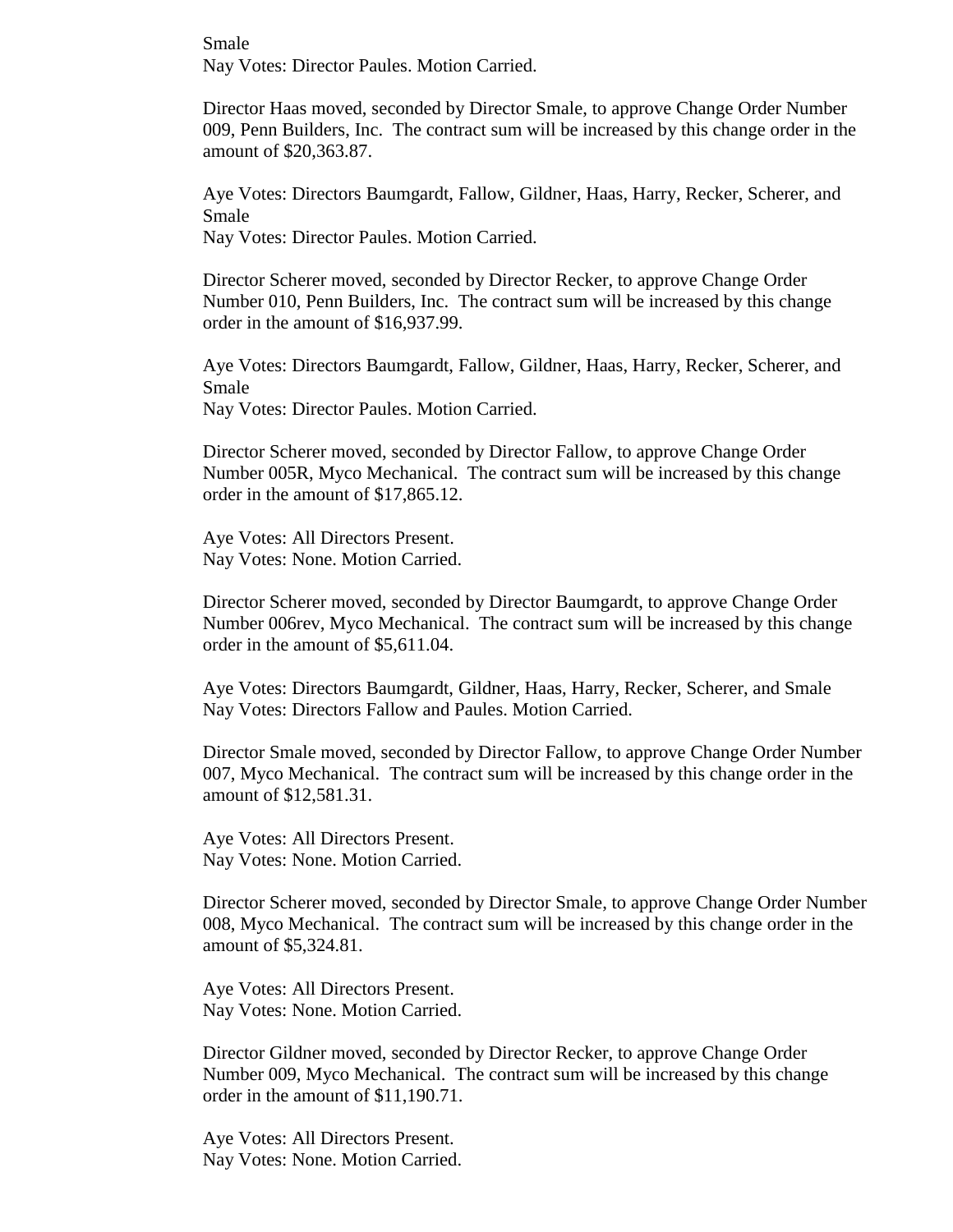Director Haas moved, seconded by Director Scherer, to approve Change Order Number 007, George J. Hayden Electric. The contract sum will be increased by this change order in the amount of \$42,940.00.

Aye Votes: Directors Baumgardt, Gildner, Haas, Harry, Recker, Scherer, and Smale Nay Votes: Directors Fallow and Paules. Motion Carried.

#### **PROPOSED FINAL BUDGET APPROVED**

Director Haas moved, seconded by Director Gildner, to approve the proposed final budget with a 1 mil increase and expenditures total of \$34,032,948. The 2019-2020 Real Estate Tax mills will be set at 57.779. The final budget is set to be approved at the June 18, 2019 board meeting.

Aye Votes: Directors Baumgardt, Haas, Harry Nay Votes: Directors Fallow, Gildner, Paules, Recker, Scherer, and Smale. Motion Fails.

Director Gildner moved, seconded by Director Recker, to approve the proposed final budget with a no tax increase.

Aye Votes: Director Gildner Nay Votes: Directors Baumgardt, Fallow, Haas, Harry, Paules, Recker, Scherer, and Smale. Motion Fails.

Director Fallow moved, seconded by Director Scherer, to approve the proposed final budget with a 1.76 mill increase.

Aye Votes: Directors Fallow and Scherer Nay Votes: Directors Baumgardt, Gildner, Haas, Harry, Paules, Recker, Scherer, and Smale.

Director Smale moved, seconded by Director Recker, to approve the proposed final budget with a .75 mill increase.

Aye Votes: Directors Baumgardt, Harry, Paules, Recker, Scherer, and Smale. Nay Votes: Directors Fallow, Gildner, Haas, and Scherer. Motion Carried.

**HS FLOORING AND PAINTING BID APPROVED** Director Scherer moved, seconded by Director Smale, to approve the bid from CMG of Easton for the High School Painting and Flooring - Phase II project in the amount of \$459,000.

> Aye Votes: All Directors Present. Nay Votes: None. Motion Carried.

# **SEPERATION AGREEMENT**

**APPROVED** Director Scherer moved, seconded by Director Haas, to approve the separation agreement with Scot Engler effective as per the terms of the agreement.

> Aye Votes: All Directors Present. Nay Votes: None. Motion Carried.

**MOTIONS REMOVED FROM TABLE** Director Smale moved, seconded by Director Fallow, to take motion C from the table. Aye Votes: All Directors Present.

Nay Votes: None. Motion Carried.